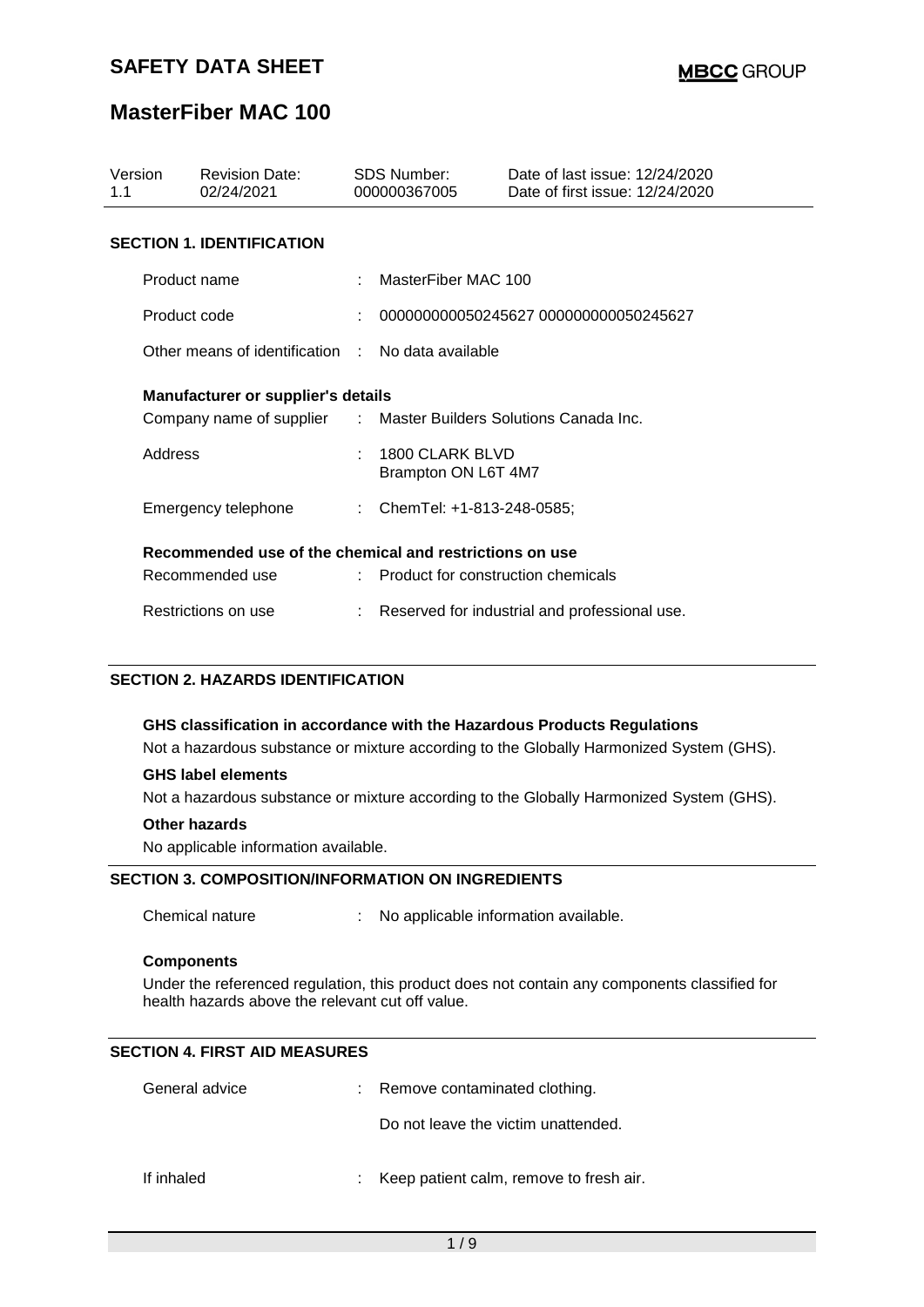## **MasterFiber MAC 100**

| Version<br>1.1          |              | <b>Revision Date:</b><br>02/24/2021                    | <b>SDS Number:</b><br>000000367005                       | Date of last issue: 12/24/2020<br>Date of first issue: 12/24/2020                                                                            |  |
|-------------------------|--------------|--------------------------------------------------------|----------------------------------------------------------|----------------------------------------------------------------------------------------------------------------------------------------------|--|
|                         |              |                                                        | advice.                                                  | If unconscious, place in recovery position and seek medical<br>If symptoms persist, call a physician.                                        |  |
| In case of skin contact |              | Wash thoroughly with soap and water                    |                                                          |                                                                                                                                              |  |
| In case of eye contact  |              | water with eyelids held open.                          | Wash affected eyes for at least 15 minutes under running |                                                                                                                                              |  |
|                         |              |                                                        | Remove contact lenses.<br>Protect unharmed eye.          | If eye irritation persists, consult a specialist.                                                                                            |  |
|                         | If swallowed |                                                        |                                                          | Rinse mouth and then drink 200-300 ml of water.                                                                                              |  |
|                         |              |                                                        | Keep respiratory tract clear.                            | Do not give milk or alcoholic beverages.<br>Never give anything by mouth to an unconscious person.<br>If symptoms persist, call a physician. |  |
|                         | delayed      | Most important symptoms<br>and effects, both acute and | None known.                                              |                                                                                                                                              |  |
|                         |              | Notes to physician                                     | Treat symptomatically.                                   |                                                                                                                                              |  |

### **SECTION 5. FIRE-FIGHTING MEASURES**

| Suitable extinguishing media :                      |    | Carbon dioxide (CO2)<br>Dry powder<br>Foam<br>Water spray                                                                                              |
|-----------------------------------------------------|----|--------------------------------------------------------------------------------------------------------------------------------------------------------|
| Specific hazards during fire<br>fighting            | ÷. | No applicable information available.                                                                                                                   |
| Further information                                 |    | : Copious amounts of water may be used to cool exposures.<br>In case of combustion evolution of toxic gases/vapours possi-<br>ble.                     |
|                                                     |    | Standard procedure for chemical fires.<br>Use extinguishing measures that are appropriate to local cir-<br>cumstances and the surrounding environment. |
| Special protective equipment :<br>for fire-fighters |    | Firefighters should be equipped with self-contained breathing<br>apparatus and turn-out gear.                                                          |
|                                                     |    | Wear self-contained breathing apparatus for firefighting if nec-<br>essary.                                                                            |

#### **SECTION 6. ACCIDENTAL RELEASE MEASURES**

Personal precautions, protec- : Use personal protective clothing.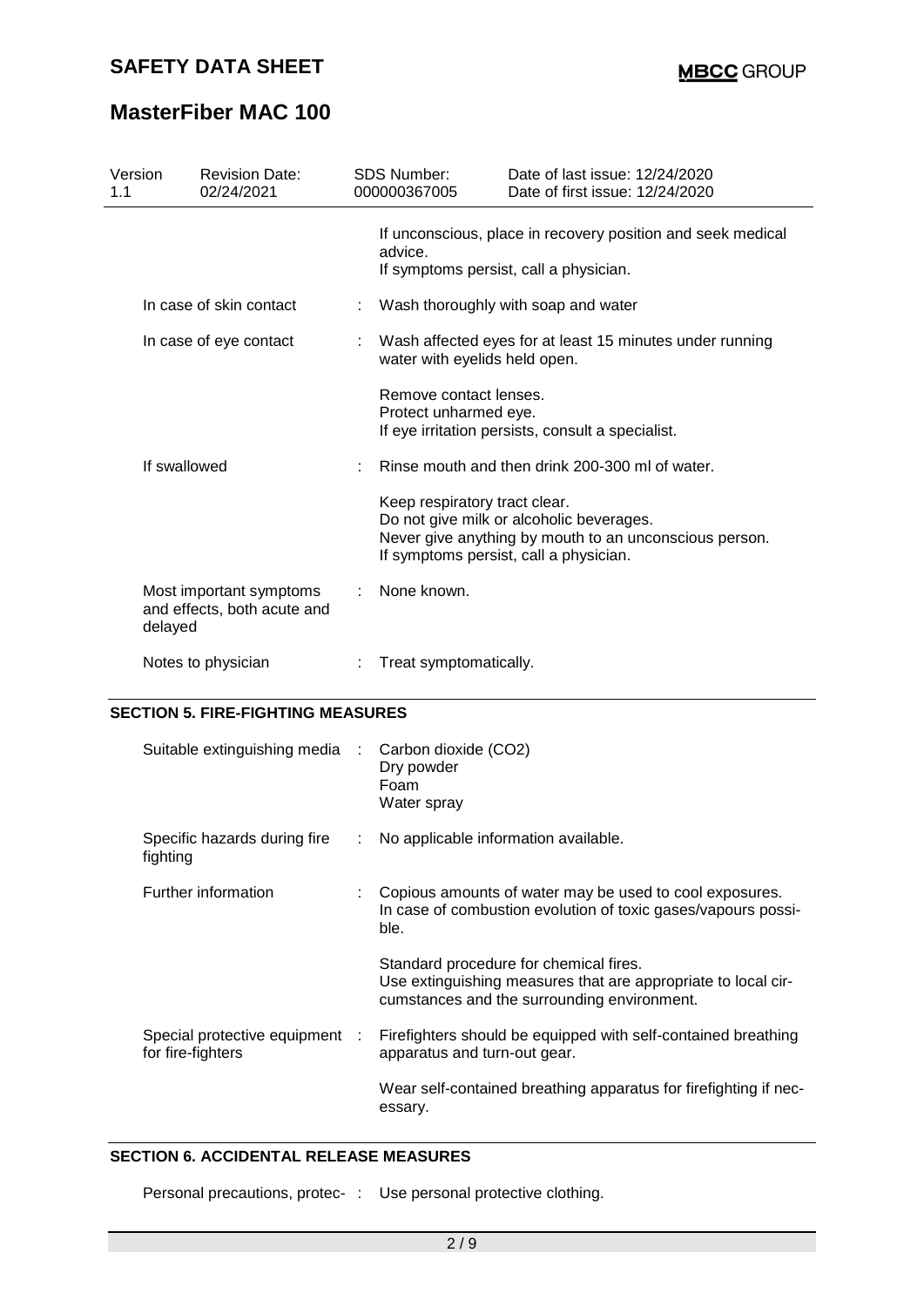# **MasterFiber MAC 100**

| Version<br>1.1 | <b>Revision Date:</b><br>02/24/2021                      | SDS Number:<br>000000367005                      | Date of last issue: 12/24/2020<br>Date of first issue: 12/24/2020                                                                |
|----------------|----------------------------------------------------------|--------------------------------------------------|----------------------------------------------------------------------------------------------------------------------------------|
|                | tive equipment and emer-<br>gency procedures             | Avoid dust formation.                            | Avoid contact with the skin, eyes and clothing.                                                                                  |
|                | Environmental precautions                                |                                                  | : Contain contaminated water/firefighting water.<br>Do not discharge into drains/surface waters/groundwater.                     |
|                |                                                          |                                                  | No special environmental precautions required.                                                                                   |
|                | Methods and materials for<br>containment and cleaning up | : Sweep/shovel up.<br>censed facility.<br>tions. | Place into suitable containers for reuse or disposal in a li-<br>Dispose of in accordance with national, state and local regula- |
|                |                                                          | Sweep up and shovel.                             | Pick up and arrange disposal without creating dust.<br>Keep in suitable, closed containers for disposal.                         |

### **SECTION 7. HANDLING AND STORAGE**

| Advice on protection against : Avoid dust formation.<br>fire and explosion |                           |                                                                                                                           |
|----------------------------------------------------------------------------|---------------------------|---------------------------------------------------------------------------------------------------------------------------|
|                                                                            |                           | Provide appropriate exhaust ventilation at places where dust<br>is formed.                                                |
| Advice on safe handling                                                    | $\mathbb{Z}^{\mathbb{Z}}$ | Ensure thorough ventilation of stores and work areas.                                                                     |
|                                                                            |                           | For personal protection see section 8.<br>Smoking, eating and drinking should be prohibited in the ap-<br>plication area. |
| Conditions for safe storage                                                |                           | : Electrical installations / working materials must comply with<br>the technological safety standards.                    |
| Further information on stor-<br>age conditions                             |                           | : Avoid dust formation, product dust can form an explosive mix-<br>ture with air.                                         |
| Materials to avoid                                                         |                           | No applicable information available.                                                                                      |
|                                                                            |                           | No materials to be especially mentioned.                                                                                  |
| Further information on stor-<br>age stability                              |                           | Keep only in the original container in a cool, dry, well-<br>ventilated place away from ignition sources, heat or flame.  |
|                                                                            |                           | No decomposition if stored and applied as directed.                                                                       |

#### **SECTION 8. EXPOSURE CONTROLS/PERSONAL PROTECTION**

#### **Ingredients with workplace control parameters**

Contains no substances with occupational exposure limit values.

**Engineering measures** : Provide local exhaust ventilation to maintain recommended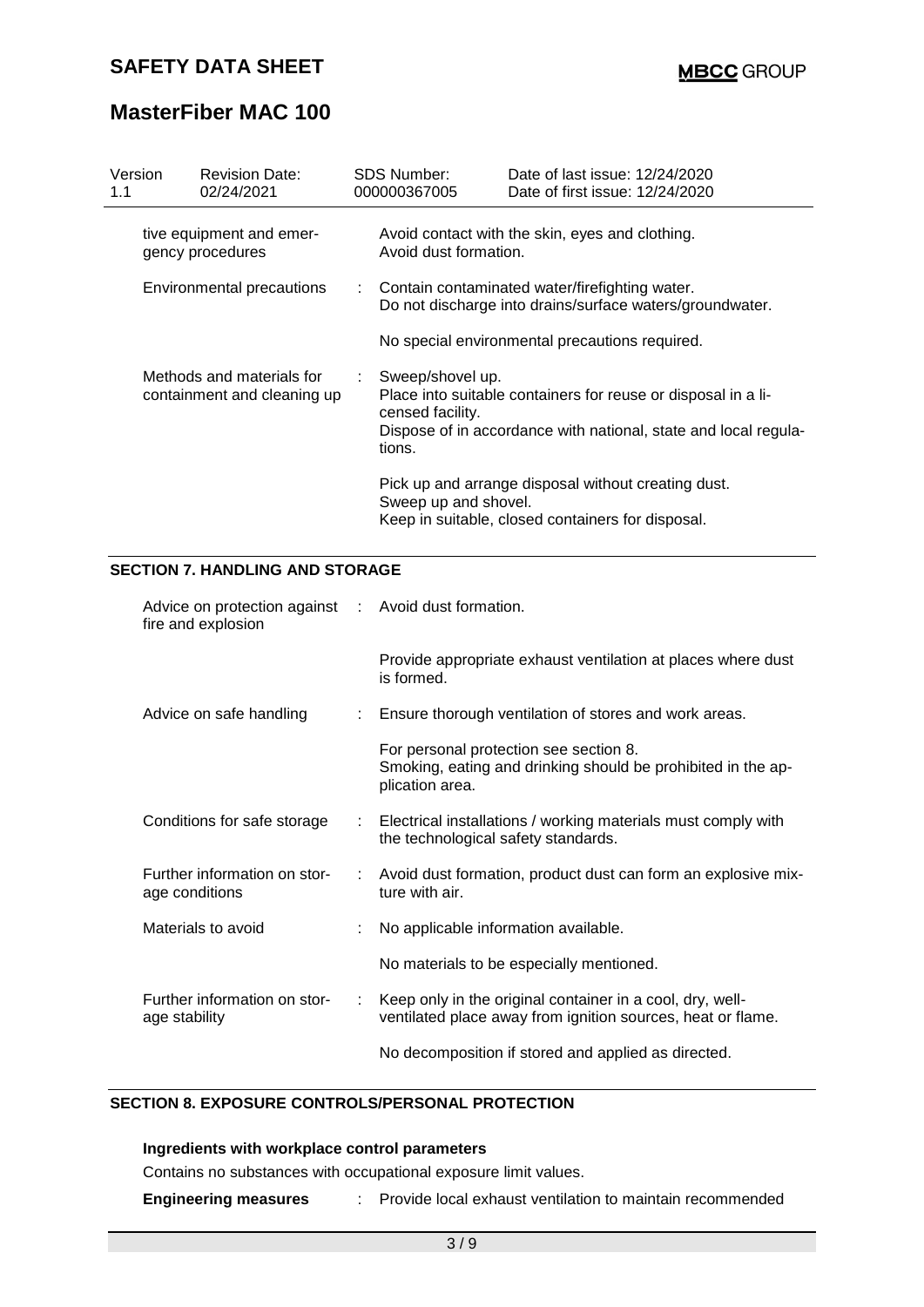# **MasterFiber MAC 100**

| Version<br>1.1         | <b>Revision Date:</b><br>02/24/2021 | <b>SDS Number:</b><br>000000367005                                                                                                | Date of last issue: 12/24/2020<br>Date of first issue: 12/24/2020                                                                                                                                                                                                                    |
|------------------------|-------------------------------------|-----------------------------------------------------------------------------------------------------------------------------------|--------------------------------------------------------------------------------------------------------------------------------------------------------------------------------------------------------------------------------------------------------------------------------------|
|                        |                                     | P.E.L.                                                                                                                            |                                                                                                                                                                                                                                                                                      |
|                        | Personal protective equipment       |                                                                                                                                   |                                                                                                                                                                                                                                                                                      |
| Respiratory protection |                                     | Wear respiratory protection if ventilation is inadequate.<br>Wear a NIOSH-certified (or equivalent) respirator as neces-<br>sary. |                                                                                                                                                                                                                                                                                      |
|                        | Hand protection                     |                                                                                                                                   |                                                                                                                                                                                                                                                                                      |
|                        | Remarks                             |                                                                                                                                   | Protective glove selection must be based on the user's as-<br>sessment of the workplace hazards.                                                                                                                                                                                     |
|                        | Eye protection                      | Safety glasses with side-shields.<br>Safety glasses                                                                               |                                                                                                                                                                                                                                                                                      |
|                        | Skin and body protection            | and exposure.<br>Protective suit                                                                                                  | Body protection must be chosen based on level of activity                                                                                                                                                                                                                            |
|                        | Protective measures                 | practice.                                                                                                                         | Handle in accordance with good industrial hygiene and safety                                                                                                                                                                                                                         |
|                        | Hygiene measures                    | the end of the shift.<br>practice.                                                                                                | Food, beverages, and tobacco products shall not be carried,<br>stored, or consumed where this material is in use.<br>Hands and/or face should be washed before breaks and at<br>Handle in accordance with good industrial hygiene and safety<br>General industrial hygiene practice. |

#### **SECTION 9. PHYSICAL AND CHEMICAL PROPERTIES**

| Appearance                |   | fibers                               |
|---------------------------|---|--------------------------------------|
| Color                     | ÷ | gray                                 |
| Odor                      | ÷ | product specific                     |
| рH                        | ÷ | Not applicable                       |
| Melting point             | ÷ | Not applicable                       |
| Boiling point             |   | No applicable information available. |
| Flash point               | t | Not applicable                       |
| Evaporation rate          | : | No applicable information available. |
| Flammability (solid, gas) | ÷ | not highly flammable                 |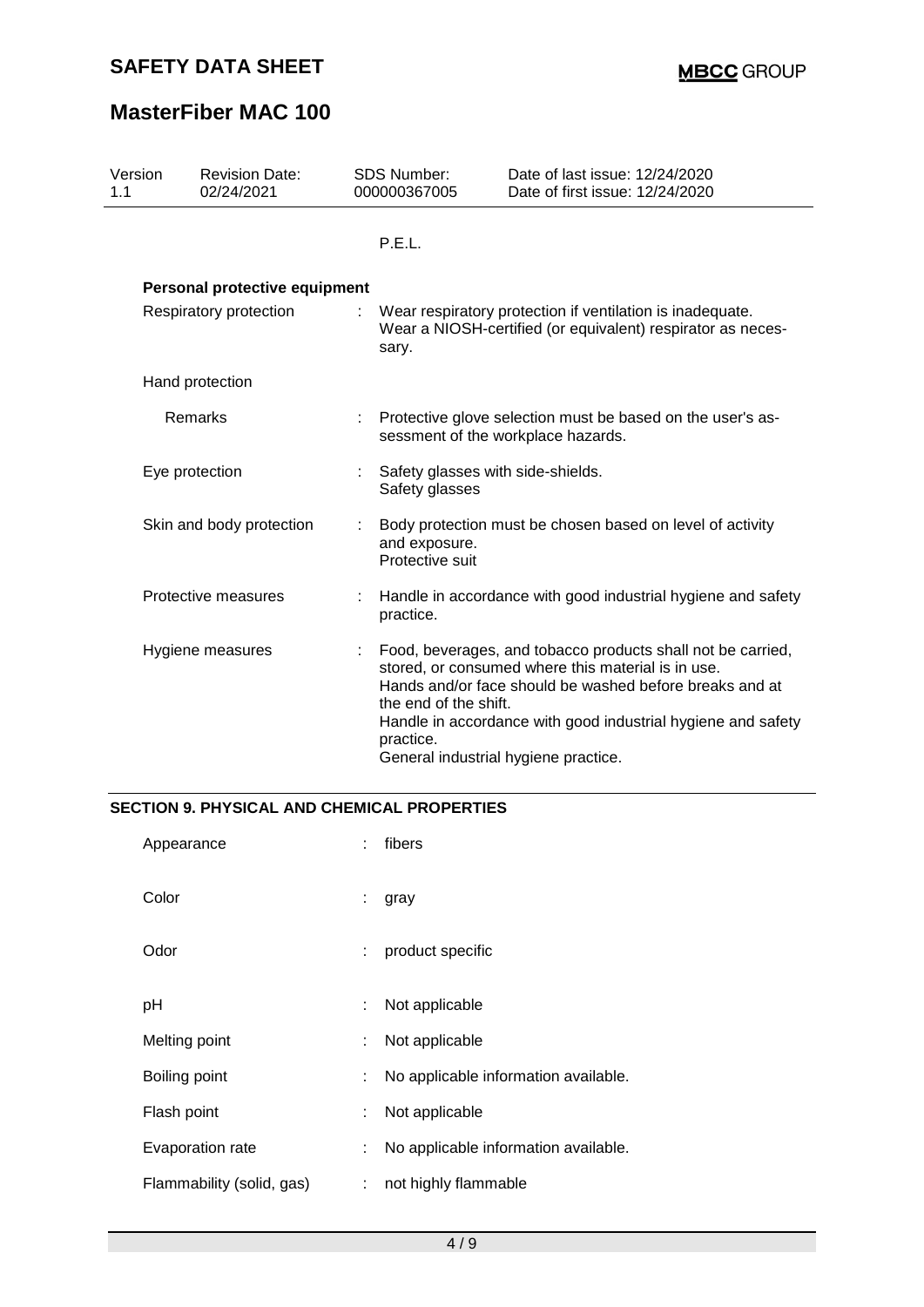# **MasterFiber MAC 100**

| Version<br>1.1 | <b>Revision Date:</b><br>02/24/2021                 |   | <b>SDS Number:</b><br>000000367005                                   | Date of last issue: 12/24/2020<br>Date of first issue: 12/24/2020 |  |
|----------------|-----------------------------------------------------|---|----------------------------------------------------------------------|-------------------------------------------------------------------|--|
|                | Self-ignition                                       |   | not self-igniting                                                    |                                                                   |  |
|                | Upper explosion limit / Upper<br>flammability limit |   |                                                                      | No applicable information available.                              |  |
|                | Lower explosion limit / Lower<br>flammability limit | ÷ | No applicable information available.                                 |                                                                   |  |
|                | Vapor pressure                                      |   | Not applicable                                                       |                                                                   |  |
|                | Relative vapor density                              |   |                                                                      | No applicable information available.                              |  |
|                | Relative density                                    |   |                                                                      | No applicable information available.                              |  |
|                | <b>Bulk density</b>                                 |   | 1,800 - 2,400 kg/m3                                                  |                                                                   |  |
|                | Solubility(ies)<br>Water solubility                 |   | insoluble                                                            |                                                                   |  |
|                | Solubility in other solvents                        | ÷ |                                                                      | No applicable information available.                              |  |
|                | Partition coefficient: n-<br>octanol/water          |   | Not applicable                                                       |                                                                   |  |
|                | Autoignition temperature                            | ÷ | No applicable information available.                                 |                                                                   |  |
|                | Decomposition temperature                           |   | No decomposition if stored and handled as pre-<br>scribed/indicated. |                                                                   |  |
|                | Viscosity<br>Viscosity, dynamic                     |   |                                                                      | No applicable information available.                              |  |
|                | Viscosity, kinematic                                |   |                                                                      | No applicable information available.                              |  |
|                | <b>Explosive properties</b>                         |   | Not explosive<br>Not explosive                                       |                                                                   |  |
|                | Oxidizing properties                                |   | as oxidizing.                                                        | Based on its structural properties the product is not classified  |  |
|                | Sublimation point                                   |   |                                                                      | No applicable information available.                              |  |
|                | Metal corrosion rate                                |   |                                                                      | Corrosive effects to metal are not anticipated.                   |  |

| Reactivity         | t. | No applicable information available.                |
|--------------------|----|-----------------------------------------------------|
|                    |    | No decomposition if stored and applied as directed. |
| Chemical stability | t. | No applicable information available.                |
|                    |    | No decomposition if stored and applied as directed. |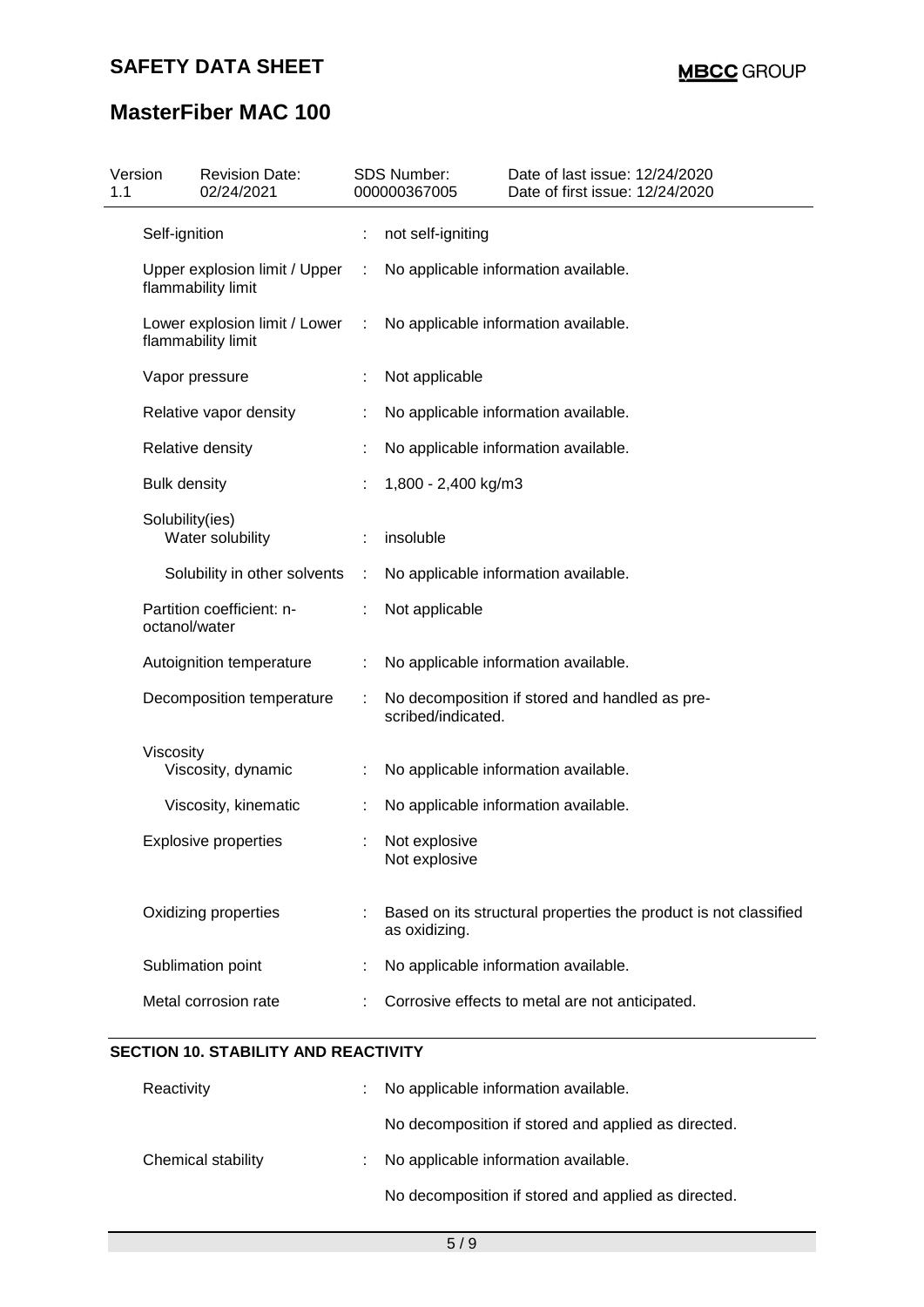## **MasterFiber MAC 100**

| Version<br>1.1 | <b>Revision Date:</b><br>02/24/2021 |    | <b>SDS Number:</b><br>000000367005 | Date of last issue: 12/24/2020<br>Date of first issue: 12/24/2020                                                                            |
|----------------|-------------------------------------|----|------------------------------------|----------------------------------------------------------------------------------------------------------------------------------------------|
| tions          | Possibility of hazardous reac-      | ÷  | scribed/indicated.                 | The product is stable if stored and handled as pre-<br>Stable under recommended storage conditions.<br>No hazards to be specially mentioned. |
|                | Conditions to avoid                 | t. |                                    | See SDS section 7 - Handling and storage.                                                                                                    |
|                | Incompatible materials              |    |                                    | No applicable information available.                                                                                                         |
| products       | Hazardous decomposition             |    |                                    | No applicable information available.                                                                                                         |

#### **SECTION 11. TOXICOLOGICAL INFORMATION**

#### **Acute toxicity**

Not classified based on available information.

| <b>Product:</b>           |                                                        |
|---------------------------|--------------------------------------------------------|
| Acute oral toxicity       | : $ATE: > 5,000 \text{ mg/kg}$                         |
| Acute inhalation toxicity | : ATE: Remarks: Determined for gas                     |
|                           | $ATE: > 20.0000$ mg/l<br>Remarks: Determined for vapor |
|                           | $ATE: > 5.0000$ mg/l<br>Remarks: Determined for mist   |
|                           | $ATE: > 5.0000$ mg/l<br>Remarks: Determined for dust   |
| Acute dermal toxicity     | : $ATE: > 5,000 \text{ mg/kg}$                         |

# **Skin corrosion/irritation**

Not classified based on available information.

### **Serious eye damage/eye irritation**

Not classified based on available information.

#### **Respiratory or skin sensitization**

#### **Skin sensitization**

Not classified based on available information.

#### **Respiratory sensitization**

Not classified based on available information.

#### **Germ cell mutagenicity**

Not classified based on available information.

#### **Carcinogenicity**

Not classified based on available information.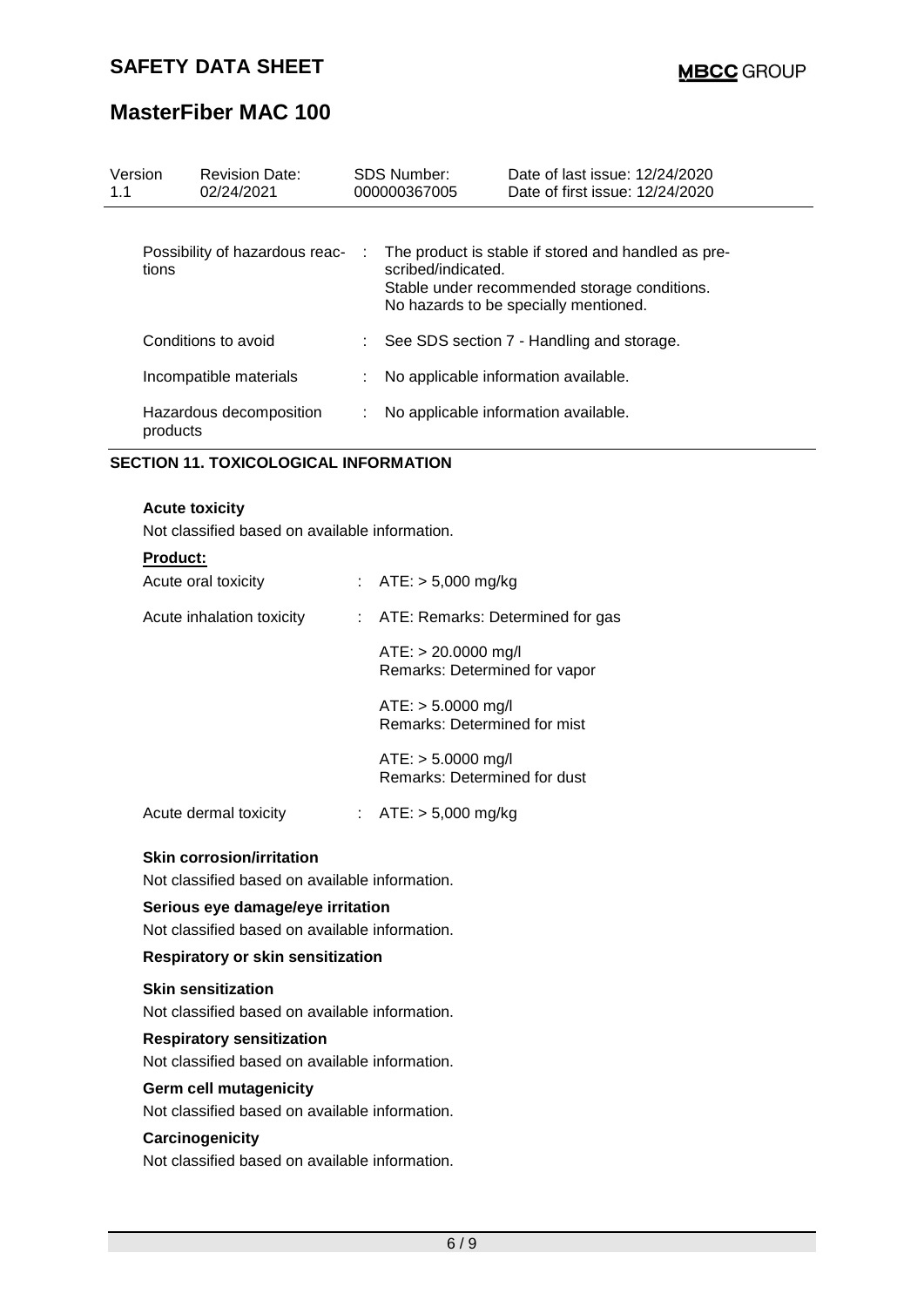# **MasterFiber MAC 100**

| 02/24/2021                   |        | 000000367005                  | Date of first issue: 12/24/2020                                                                                                                                                                                           |
|------------------------------|--------|-------------------------------|---------------------------------------------------------------------------------------------------------------------------------------------------------------------------------------------------------------------------|
| <b>Reproductive toxicity</b> |        |                               |                                                                                                                                                                                                                           |
|                              |        |                               |                                                                                                                                                                                                                           |
| <b>STOT-single exposure</b>  |        |                               |                                                                                                                                                                                                                           |
|                              |        |                               |                                                                                                                                                                                                                           |
|                              |        |                               |                                                                                                                                                                                                                           |
| <b>Aspiration toxicity</b>   |        |                               |                                                                                                                                                                                                                           |
| <b>Further information</b>   |        |                               |                                                                                                                                                                                                                           |
| <b>Product:</b>              |        |                               |                                                                                                                                                                                                                           |
| Remarks                      |        |                               | The product has not been tested. The statement has been<br>derived from the properties of the individual components.                                                                                                      |
| Remarks                      | $\sim$ |                               |                                                                                                                                                                                                                           |
|                              |        | <b>STOT-repeated exposure</b> | Not classified based on available information.<br>Not classified based on available information.<br>Not classified based on available information.<br>Not classified based on available information.<br>No data available |

#### **SECTION 12. ECOLOGICAL INFORMATION**

| <b>Ecotoxicity</b><br>No data available                                       |  |
|-------------------------------------------------------------------------------|--|
| Persistence and degradability<br>No data available                            |  |
| <b>Bioaccumulative potential</b><br>No data available                         |  |
| <b>Mobility in soil</b><br>No data available                                  |  |
| Other adverse effects                                                         |  |
| <b>Product:</b><br>Additional ecological infor- : No data available<br>mation |  |

#### **SECTION 13. DISPOSAL CONSIDERATIONS**

| <b>Disposal methods</b> |  |                                                                                                                                               |
|-------------------------|--|-----------------------------------------------------------------------------------------------------------------------------------------------|
| Waste from residues     |  | Dispose of in accordance with local authority regulations.<br>Do not discharge into drains/surface waters/groundwater.                        |
| Contaminated packaging  |  | Contaminated packaging should be emptied as far as possi-<br>ble; then it can be passed on for recycling after being thor-<br>oughly cleaned. |
|                         |  | Empty containers should be taken to an approved waste han-<br>dling site for recycling or disposal.                                           |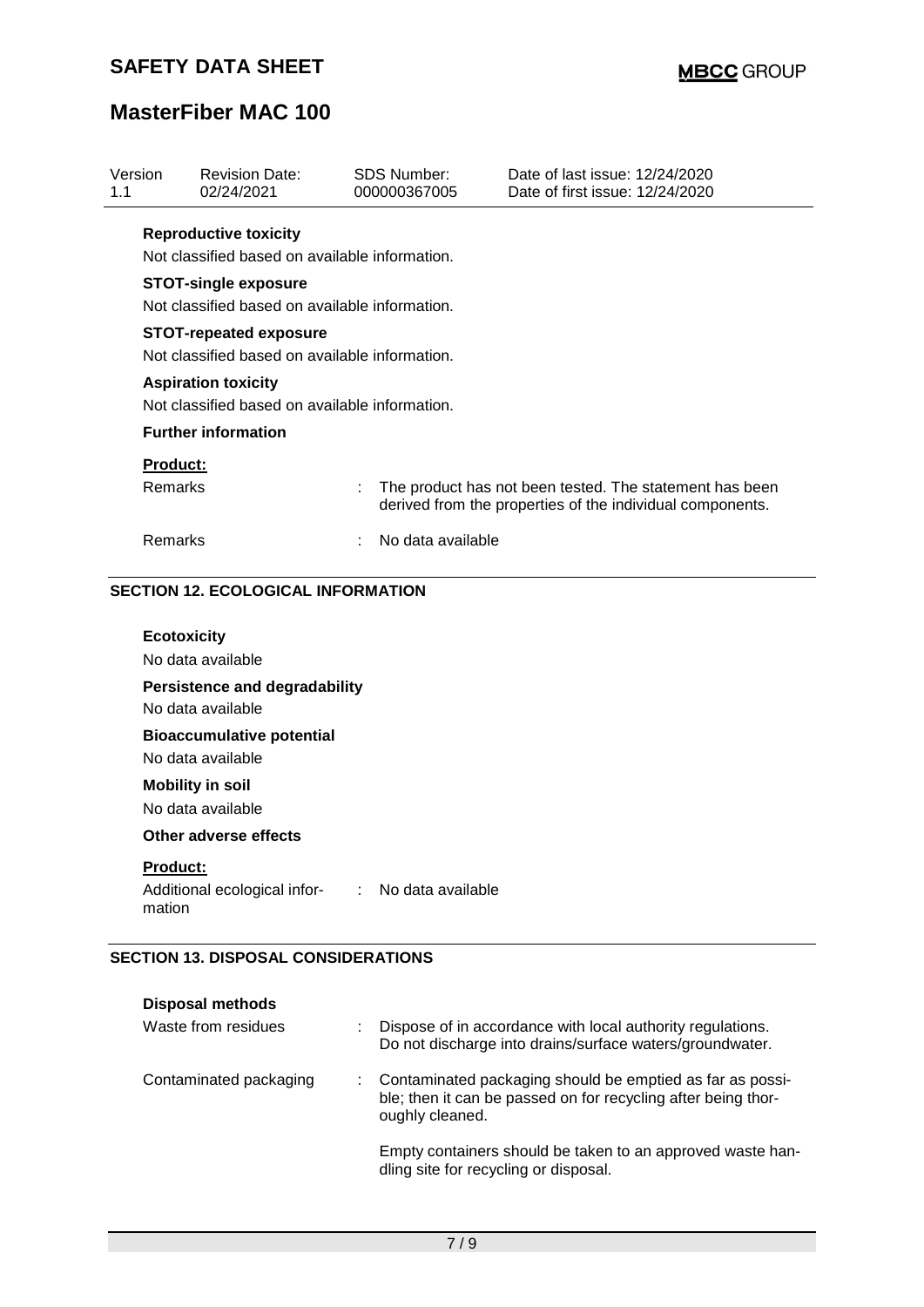### **MasterFiber MAC 100**

| Version | <b>Revision Date:</b> | SDS Number:  | Date of last issue: 12/24/2020  |
|---------|-----------------------|--------------|---------------------------------|
| 11      | 02/24/2021            | 000000367005 | Date of first issue: 12/24/2020 |

#### **SECTION 14. TRANSPORT INFORMATION**

#### **International Regulations**

#### **UNRTDG**

Not regulated as a dangerous good

#### **IATA-DGR**

Not regulated as a dangerous good

#### **IMDG-Code**

Not regulated as a dangerous good

#### **Transport in bulk according to Annex II of MARPOL 73/78 and the IBC Code**

Not applicable for product as supplied.

#### **Domestic regulation**

**TDG** Not regulated as a dangerous good

#### **SECTION 15. REGULATORY INFORMATION**

| The ingredients of this product are reported in the following inventories: |  |                        |  |  |
|----------------------------------------------------------------------------|--|------------------------|--|--|
| TSCA                                                                       |  | : Exempt as an article |  |  |
| DSL                                                                        |  | : Exempt as an article |  |  |

#### **SECTION 16. OTHER INFORMATION**

#### **Full text of other abbreviations**

AICS - Australian Inventory of Chemical Substances; ANTT - National Agency for Transport by Land of Brazil; ASTM - American Society for the Testing of Materials; bw - Body weight; CMR - Carcinogen, Mutagen or Reproductive Toxicant; DIN - Standard of the German Institute for Standardisation; DSL - Domestic Substances List (Canada); ECx - Concentration associated with x% response; ELx - Loading rate associated with x% response; EmS - Emergency Schedule; ENCS - Existing and New Chemical Substances (Japan); ErCx - Concentration associated with x% growth rate response; ERG - Emergency Response Guide; GHS - Globally Harmonized System; GLP - Good Laboratory Practice; IARC - International Agency for Research on Cancer; IATA - International Air Transport Association; IBC - International Code for the Construction and Equipment of Ships carrying Dangerous Chemicals in Bulk; IC50 - Half maximal inhibitory concentration; ICAO - International Civil Aviation Organization; IECSC - Inventory of Existing Chemical Substances in China; IMDG - International Maritime Dangerous Goods; IMO - International Maritime Organization; ISHL - Industrial Safety and Health Law (Japan); ISO - International Organisation for Standardization; KECI - Korea Existing Chemicals Inventory; LC50 - Lethal Concentration to 50 % of a test population; LD50 - Lethal Dose to 50% of a test population (Median Lethal Dose); MARPOL - International Convention for the Prevention of Pollution from Ships; n.o.s. - Not Otherwise Specified; Nch - Chilean Norm; NO(A)EC - No Observed (Adverse) Effect Concentration; NO(A)EL - No Observed (Adverse) Effect Level; NOELR - No Observable Effect Loading Rate; NOM - Official Mexican Norm; NTP - National Toxicology Program; NZIoC - New Zealand Inventory of Chemicals; OECD - Organization for Economic Co-operation and Develop-